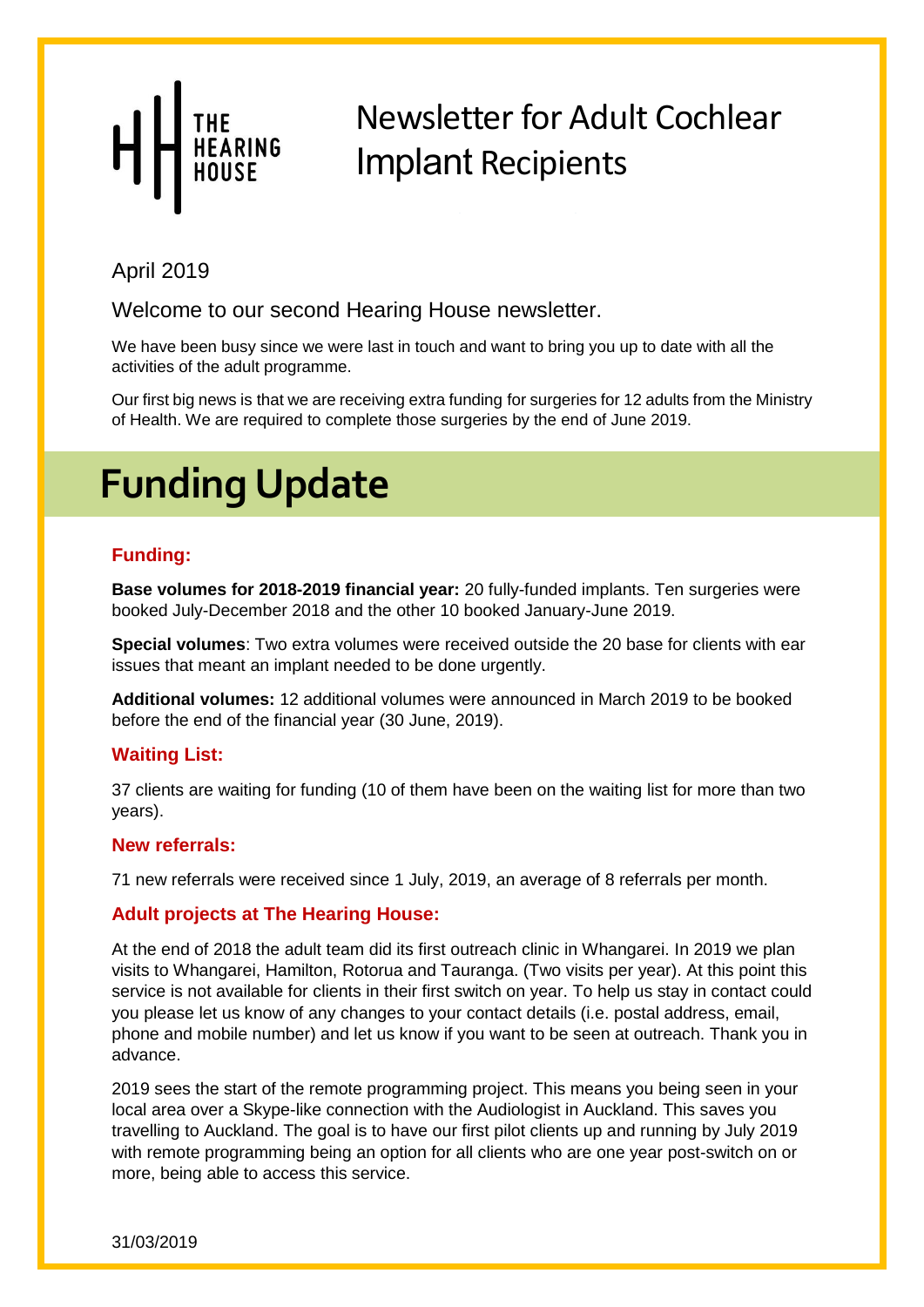#### **Adult Cochlear Implant - Emergency Easter Cover**

The Hearing House will close on Thursday, April 18, 2019 at 4pm and reopen on Monday, April 29, 2019, at 8am.

If there is a technical emergency with your equipment between April 18 and April 29 please **email** [adultci@hearinghouse.co.nz](mailto:adultci@hearinghouse.co.nz) **or text 021 492 241.** Staff will be available to talk with you and manage any issues relating to your device, loaners and/or parts.

Please be aware that staff will **not be available on statutory holidays (April 19, 22 and 25) and weekends,** so if you call at these times please leave a message. We will be in contact as soon as possible after these days.

It's important you ensure you have sufficient batteries and spare parts **before** Easter, so please either place an order through the Cochlear online store or contact The Hearing House reception (09 579 2333) by **Monday 8th of April 2019**.

#### **Easter emergency contact number: 021 492 241**

**Easter emergency email: [adultci@auckland.ac.nz](mailto:adultci@auckland.ac.nz)**

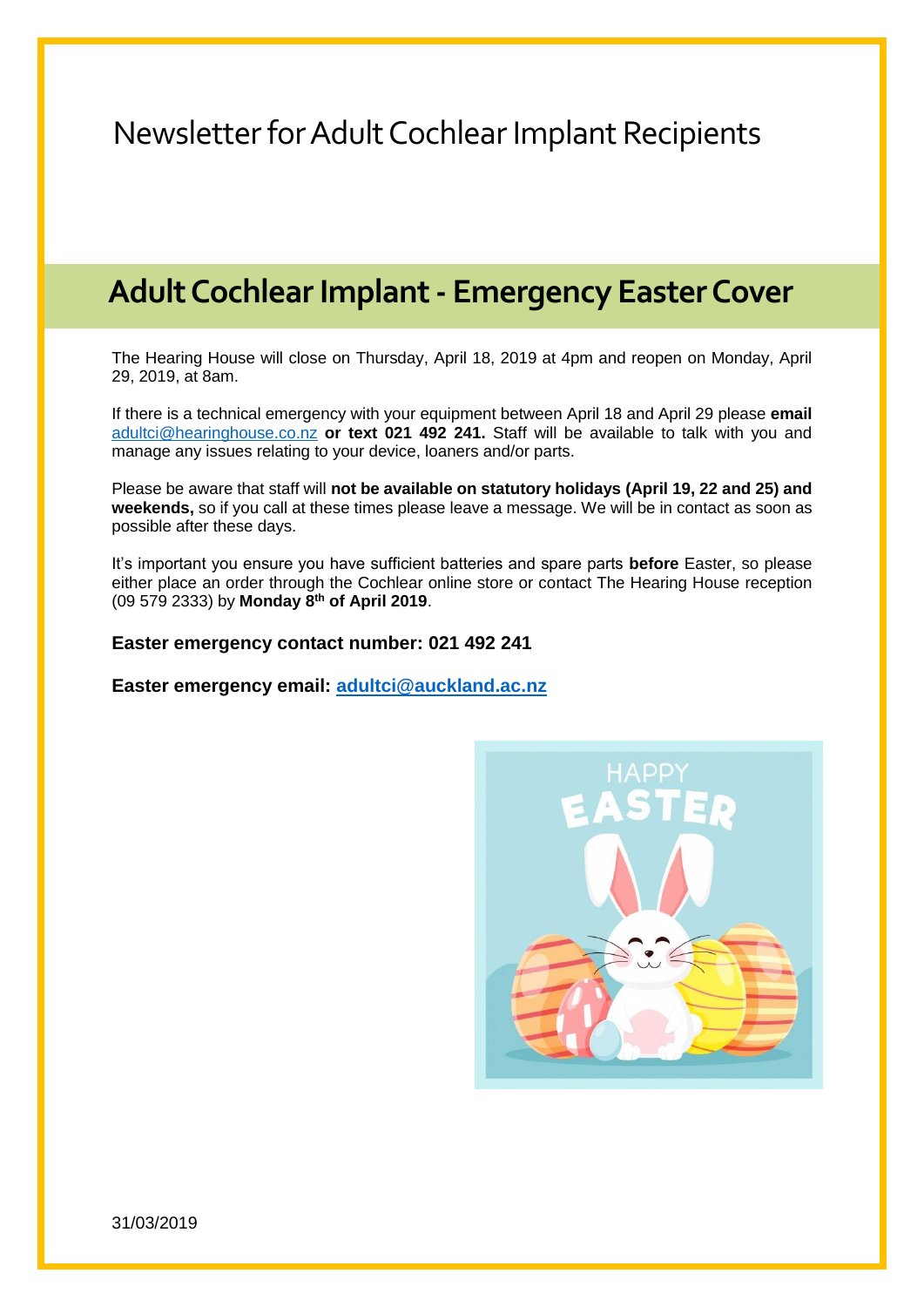## **Manufacturer's News**



**Experience the benefits of hearing with both ears - Special dual processor promotional offer**

For a limited time people who are getting their second ear implanted can take advantage of Cochlear Ltd's special offer, of TWO Nucleus®7 Sound Processors when you purchase a Cochlear™ implant system.



## **Staff Changes**

#### **Izabela Joshi –**

#### **Business Development Manager**

My role at The Hearing House is to raise funds so people with hearing loss can thrive in their lives like anyone else.

To do that I rely on the generosity of amazing people so my colleagues can provide life-changing and valuable services to all our clients.

Funding comes from a variety of sources, including grants from trusts and foundations, corporate support and donations from individuals – such as one-off donations, monthly giving or leaving a gift in your Will. The funding we receive supports adult focussed projects, among many other aspects of our service.



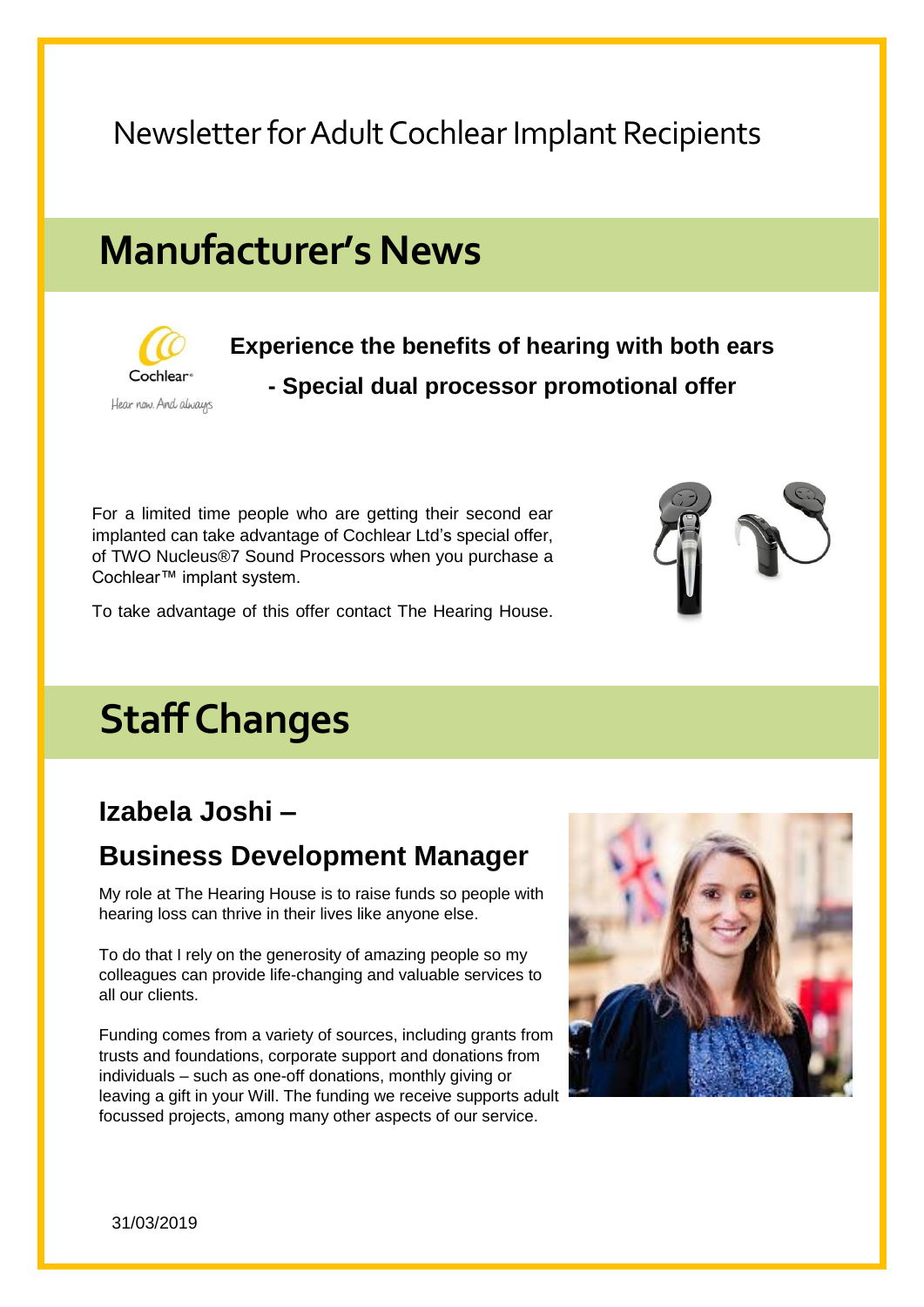### **Extending Hearing Ability With Hard-To-Hear Speakers** Ellen Giles, CI Rehabilitationist

Often when partners or friends speak quickly it can be very challenging for CI recipients.

This prompted me to get family members to record their own sentences (using the record facility on the CI recipient's smart phone) and the CI recipient to practice listening to these recordings.

To start with, the CI recipient will need a copy of the sentences or short story to follow the text, but after a couple of run-throughs it should be possible to understand more of the recording by listening alone. This leads very nicely into telephone training too.

If you need some topic related sentences to get started there are 61 lists on this website, so there's bound to be something for starters. Go to<https://www.speaklanguages.com/english/phrases/at-home>

These sentences are presented with clear speech so are at the easy end of the scale and are good practice in themselves.

Derek, our Audiologist, and one of our student interns, Mingcai, have kindly made some short recordings and I am happy to email these to you with a copy of the sentences and stories if you'd like to try them – just let me know.

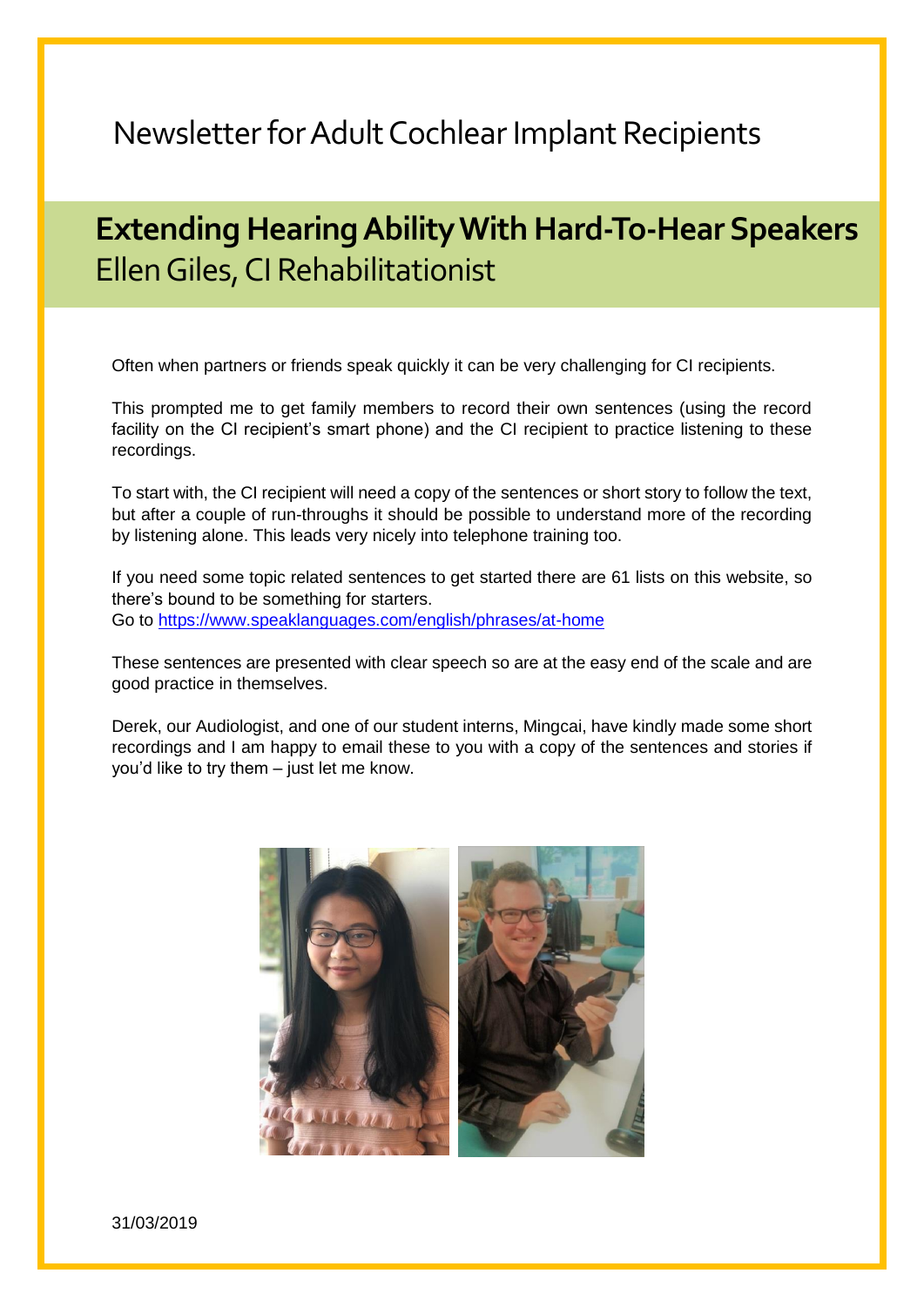## **Options For CI Users With Tinnitus** Derek Hadfield, MNZAS Audiologist

It is a pleasure to see the improved hearing, communication, and quality of life that a cochlear implant has provided to many of our adult users. A cochlear implant can also have secondary benefits in helping to mask tinnitus. We understand, however, that tinnitus can still be a concern for some users after they receive their cochlear implant.

There are a number of options and strategies, in addition to using a cochlear implant that can help reduce tinnitus, which include:

Sound enrichment; It is important to use your cochlear implant all day, every day, to ensure the hearing networks of the brain are well stimulated. This in turn reduces activity in areas of the brain that promote tinnitus. Being able to hear more sounds and speech through a cochlear implant also draws our focus and attention away from tinnitus.

You can add more sound by participating in social and outdoor activities, as well as through listening to recorded background sounds (such as nature sounds and relaxing music, which can be readily downloaded in most App stores) if you are often in quiet settings. Recorded sounds can be played through a speaker or streamed directly into your cochlear implant (depending on the model of processor you have).

Relaxation; Increased stress, whether for a short period, or for a longer duration can increase the brain's awareness and sensitivity to tinnitus.

Therefore, stress-busting activities, such as light exercise, having time for yourself, doing activities that you enjoy, and relaxation exercises (such as breathing and muscle relaxation exercises), can all help with reducing tinnitus.

Improving sleep; When we do not sleep well we do not cope as well, which can make it more difficult to manage tinnitus. Reduced sleep can also put the brain in a more alert state, increasing our awareness of tinnitus.

It is important to regularly go to sleep and to wake up at the same time for the brain to learn good sleep patterns. It is also important to avoid stimulating and stressful activities before going to sleep (such as work, and difficult problem-solving tasks), as we need to be in a relaxed state in order to have good quality sleep.

Exposure to certain types of artificial light before going to sleep (such as TV light) can also make it more difficult to sleep by disrupting the brain's natural sleep cycle.

Having a healthy diet; Having a healthy, balanced diet can improve our overall health and wellbeing, and help to reduce tinnitus.

Alcohol, salt and stimulants (such as caffeine) can increase tinnitus so moderating these foods can be helpful.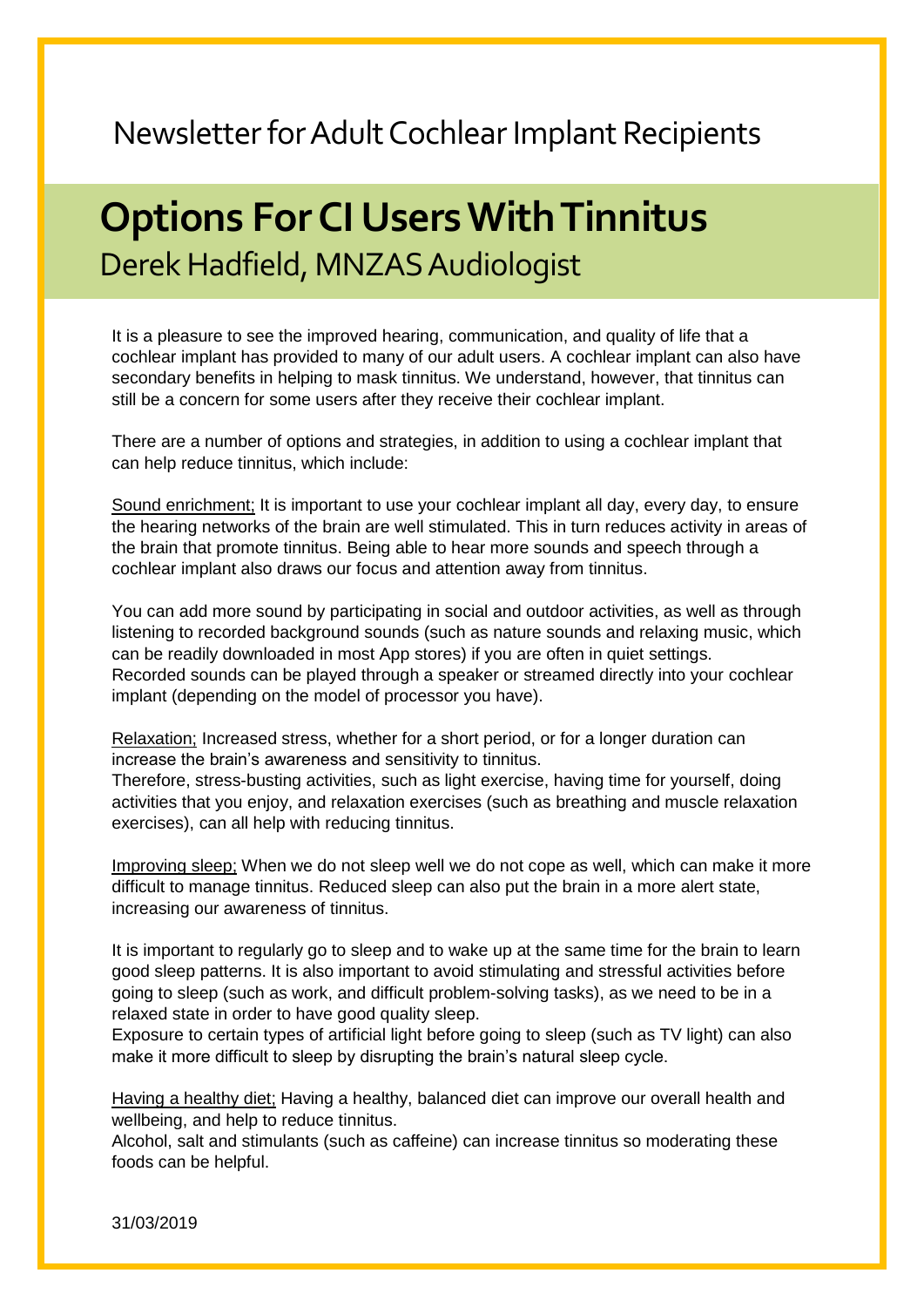If tinnitus causes you concern and if you feel you need additional support you can come to our clinic for a tinnitus assessment.

Your individual case history and factors affecting your tinnitus will be carefully considered, and we will provide a management plan, tailored to your individual needs.

I work with hearing aid and cochlear implant patients, and provide services and support for patients that have tinnitus.

*\* Derek Hadfield specialised in tinnitus management at The University of Auckland, which he practised for 7 years.*

## **MRI Procedures**

All newer electrode arrays are MRI compatible but it is important that the correct procedure is followed when having an MRI scan to limit the risk of bruising or the magnet shifting.

Prior to an MRI the Adult Cochlear Implant Programme must be contacted to provide the most up to date information on protocols and to double check that you do have an electrode array that is MRI compatible.

After the MRI the electrode must be checked by a CI audiologist/or ENT to make sure that the magnet has not shifted. Please contact the clinic to organise an appointment in the first week after the MRI scan.

## **Pindrop and Cochlear Implant Consumer Groups**

For Hearing Awareness Month in March, Pindrop Foundation launched its' Campaign to End Silence, raising awareness of the impact of severe to profound hearing loss and once again calling for more funding.

Richard Milne self-funded his own cochlear implant and shared his experiences of hearing loss, and you can watch his video story with subtitles here: <https://vimeo.com/320141601>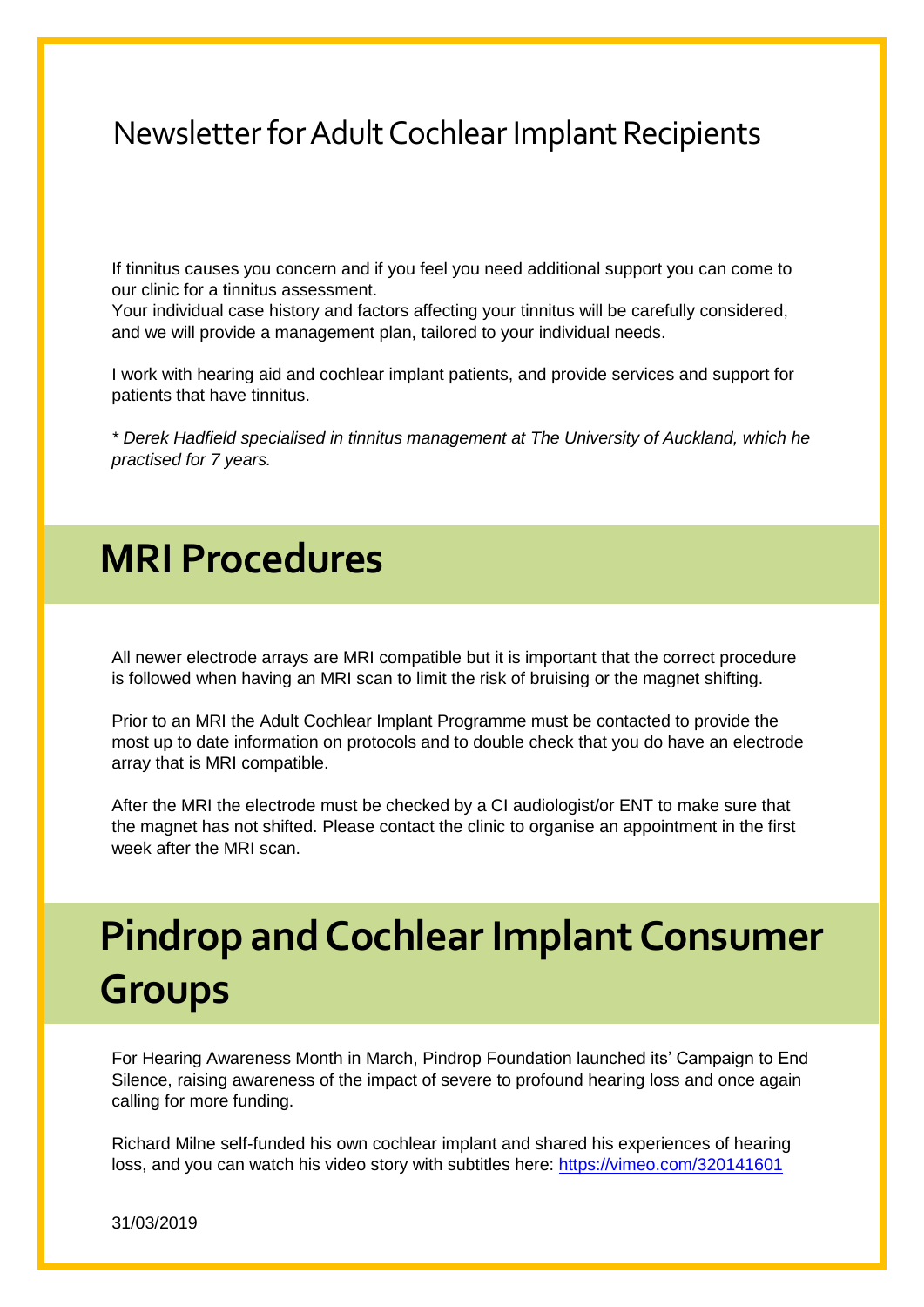Pindrop has also launched its own podcast, which discusses all things about hearing loss and cochlear implants.

They will be talking to researchers, scientists, surgeons, audiologists, associated health professionals and clients about their life and work, what inspires and motivates them.

The first episodes feature:

- Bill Baber, ENT Surgeon, talking about cochlear implant surgery.
- Suzanne Purdy, Head of the School of Psychology, University of Auckland talking about the impact of severe to profound hearing loss on adults.
- Grant Searchfield, Associate Professor at the University of Auckland School of Population Health and Director of the Hearing and Tinnitus clinic talking about tinnitus.

You can listen to the podcast or read the subtitled videos here: <https://www.pindrop.org.nz/community/the-pindrop-podcast/>

Cochlear Implant Consumer Groups are meeting regularly in Auckland, Waikato, Tauranga and Whangarei.

To find out when your local one will next be meeting, email:

Auckland | Glenda Fraser | [cicgauckland@gmail.com](mailto:cicgauckland@gmail.com)

Waikato | Cabby Keyte | cicqwaikato@gmail.com

Tauranga | Nikki Moloney | [nikki.moloney@avalon.org.nz](mailto:nikki.moloney@avalon.org.nz)

Whangarei | Nic Russell | [nic@pindrop.org.nz](mailto:nic@pindrop.org.nz)

### **Recruiting Cochlear Implant Candidates Scheduled For Surgery To Participate In A Research Project**

The Hearing House and the Northern Cochlear Implant Program are participating in an important study that is funded by the Australian Research Council and Cochlear Ltd. The goal of the study is to better understand the effect of cochlear implant use on cognitive function in adults, aged 60 and older.

Cognitive impairment is a common disorder in aging that occurs in people with or without hearing loss. Studies indicate that people with hearing loss show a faster rate of cognitive decline compared to people who have normal hearing.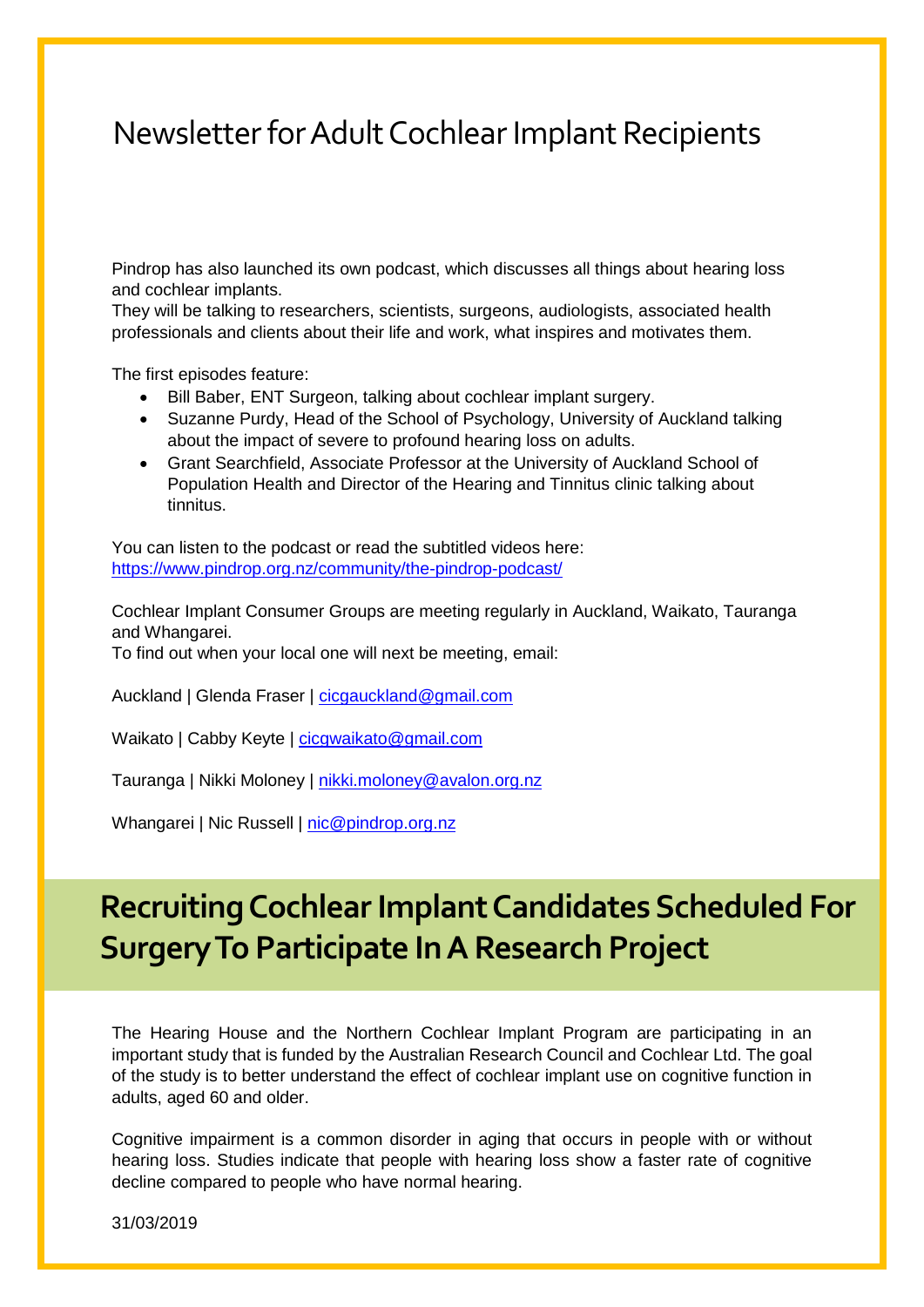Given this relationship, it is important to determine whether restoring hearing affects the predicted rate of cognitive decline. The purpose of this project is to determine whether using a cochlear implant can have a protective, or slowing, effect for cognitive decline.

Each participant will be evaluated prior to surgery and after 18 months of CI use. This assessment can be scheduled at the time of the pre-operative evaluation. It includes a 30 minute practice period and then a 30 minute test of cognitive function, plus 10 questionnaires (which you are welcome to do at home and bring into the clinic with you) and a medical history form. A saliva sample will be collected to test for a genetic marker as well.

While this research does not involve any intervention treatment, there are no physical risks. It is voluntary and all personal information provided is confidential.

People who choose to participate in research activities such as this often do so because they want to "give back" and help the community of hearing healthcare clinicians and researchers understand more about the impact of hearing loss. Knowledge is power. It can influence public policy, identify best practices in health care, and lead to improvements in service delivery and technology.

If you are scheduled for surgery in the next year we hope you will consider participating in this study. We can provide more information and answer any questions upon your request. Thank you for your consideration.

# **Patient Story - Stephanie Dixon**

A year ago Stephanie Dixon went from feeling like a fraud to feeling like her life had just begun.

The 63-year-old's hearing loss was a slow and progressive one that resulted from a condition she inherited from her mother.

She first got hearing aids when she was 22 years old, but her hearing loss only got worse. As time went by her ability to comprehend speech "was definitely going downhill".

"Life was becoming such a struggle. It was exhausting. I felt like a fraud. I was getting by on a lot of guess work. I was saying 'yes' and 'no' in what I hoped were the right places."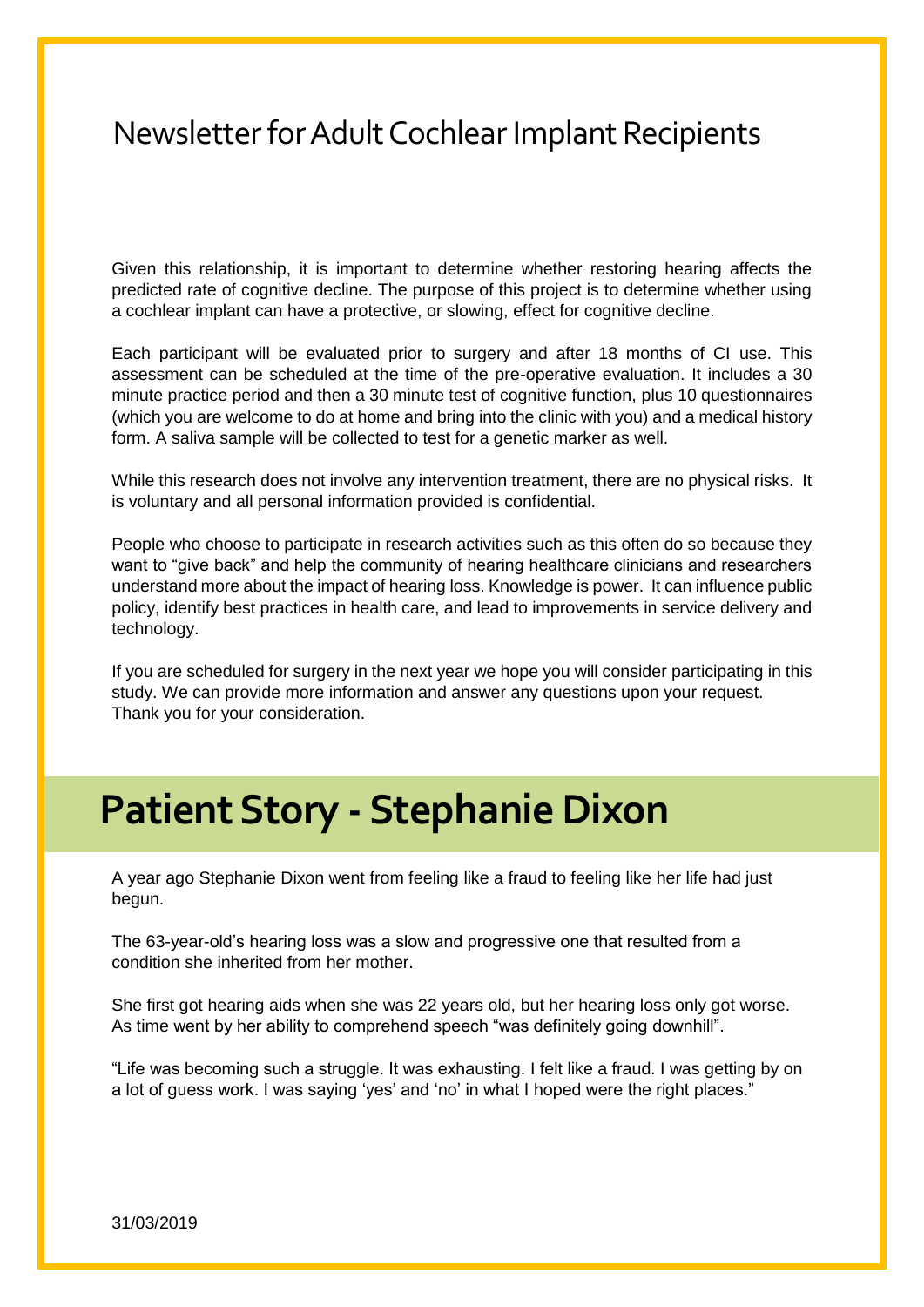

"I retired early due to never being able to cope from a hearing perspective."

Stephanie says the isolation and struggle was affecting her mental health.

"I was close to depression and my husband was worried. My husband felt that after I had the cochlear implant, the wife he married had come back."

Stephanie had discussed the possibility of getting

cochlear implants with audiologists for a few years, but in late 2017 her audiologist said it was time to think about an implant.

She went through the assessment process and "more than qualified". She had surgery in May 2018 thanks to a cochlear implant funding injection from the government that saw 30 more people from the Northern Cochlear Implant Programme implanted.

"Life began on May 9, 2018."

Stephanie says since her device was switched-on, life has been an upwards trajectory.

"I by no means hear every word, but it no longer stresses me. For the first time in my adult life I behave normally and I can interact normally.

"I walk into shops and I can have a conversation with the staff. I often walk out and think 'you have no idea [I'm deaf] do you?'

"I've almost forgotten what those faint fuzzy sounds were like."

Stephanie is now the treasurer for her local branch of Forest and Bird. "I can only do that because I can go to meetings and hear what is being said."

During her first summer with a cochlear implant she also experienced seasonal sounds which she had been missing out on.

"Cicadas were a hissy buzz in the background, but now the sound is almost overwhelming." Stephanie is delighted with her progress post-surgery.